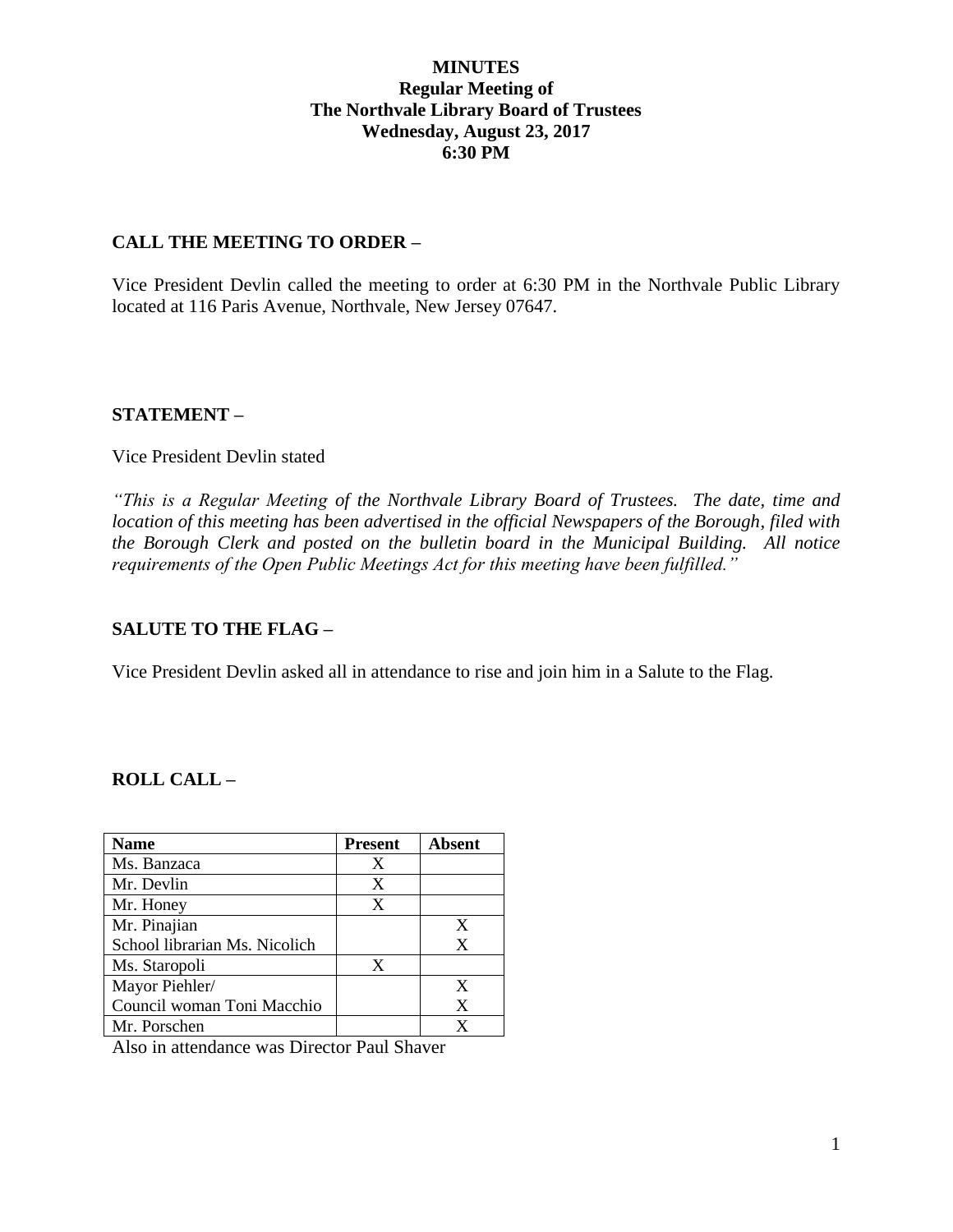## **APPROVAL OF MINUTES**

Resolved to approve the minutes from the July 26, 2017 regular board meeting

The minutes were adopted on a roll call vote as follows:

| <b>Name</b>   | <b>ACTION</b> | <b>YES</b> | N <sub>O</sub> | <b>ABSENT</b> | <b>ABSTAIN</b> |
|---------------|---------------|------------|----------------|---------------|----------------|
| Ms. Banzaca   |               | X          |                |               |                |
| Mr. Devlin    |               | X          |                |               |                |
| Mr. Honey     | second        | X          |                |               |                |
| Mr. Pinajian  |               |            |                | X             |                |
| Ms. Nicolich  |               |            |                |               |                |
| Ms. Staropoli | motion        | X          |                |               |                |
| Mayor Piehler |               |            |                | X             |                |
| Ms. Macchio   |               |            |                |               |                |
| Mr. Porschen  |               |            |                |               |                |

## **GENERAL DISCUSSION –**

Director Shaver has been working with the Friends of the Library to write a Grant proposal for a 3D Printer.

Director Shaver would like to begin staff yearly evaluations in December.

## **Director's Report**

Programming: July

Adult

- Northvale's Reading Book Club 1 session; 4 in attendance
- Healthy Eating for Adults 1 session in July; 3 in attendance (6 for August session)
- String Art for Adults 2 session; 3 total attendees
- Where was the room where it happened? 1 session, 8 in attendance

STEM, etc.

- Our STEM programs (Robotics, Snap Circuit Electronics, and Raspberry Pi Coding) have been full (between eight and fifteen students per class). We will continue to do all three programs monthly.
- We have two art programs planned for September, one for youth (mixed media) taught by ArtisticallyAbled, based in Mahwah, and one for adults (canvas painting) given by Kari Sedano of Northvale.
- In preparation for future biology and plant growing programs for youth, we've purchased a venus fly trap, seeds, and a few more exotic plants (e.g. rope plant, goldfish plant).
- Looking ahead, we have a 'Build Your Own Catapult' classic mechanics program planned for October 12th, 4:30 pm - 5:30 pm  $(8<sup>th</sup> - 12<sup>th</sup>$  grade students) and another Outragehiss Pets Event on October 20th, 3:30 - 4:15 pm.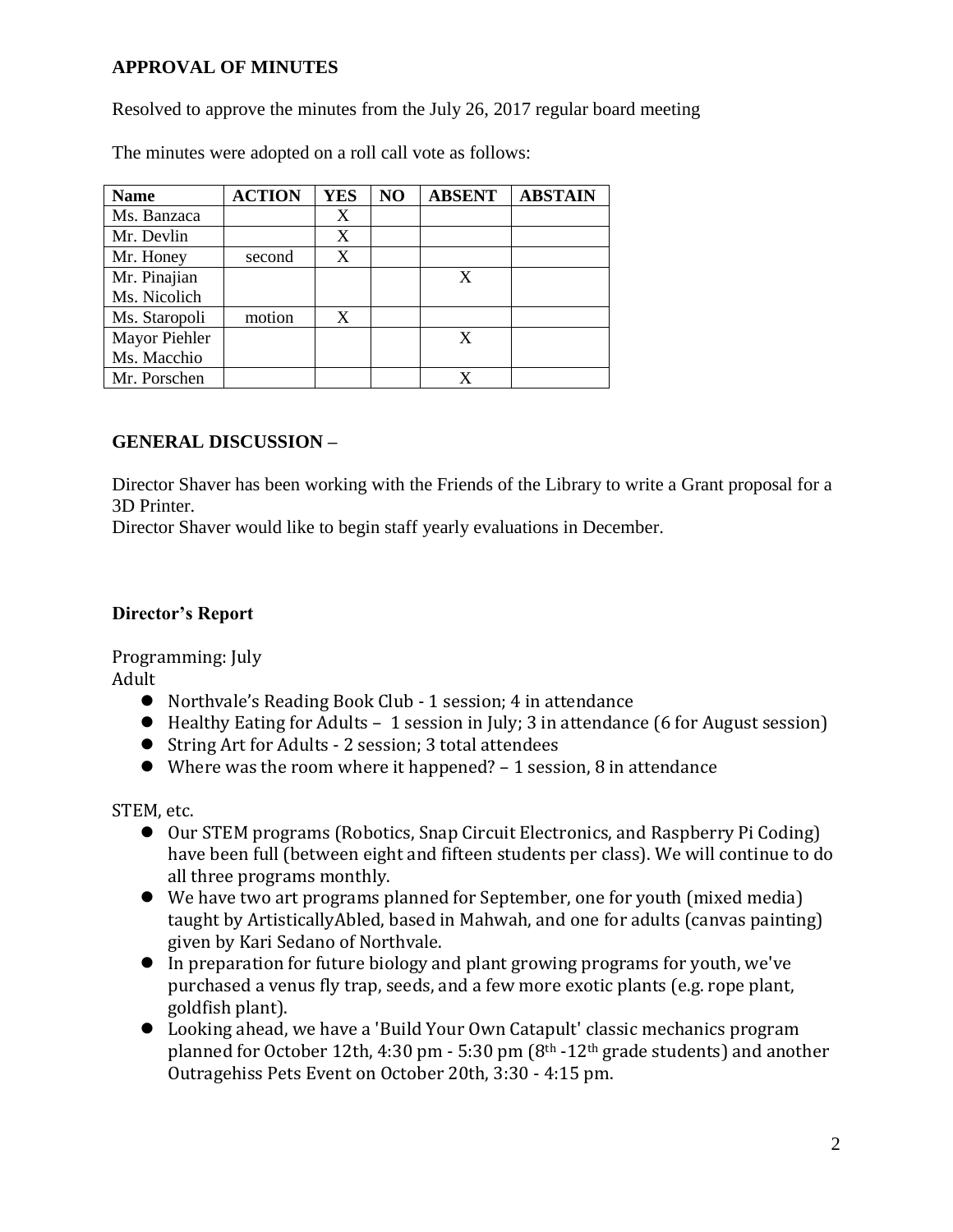# Juvenile

| <b>Event/Program</b>        | <b>Date</b> | <b>Children</b>  | <b>Tweens/Teens</b> | <b>Adults</b>    | <b>Notes</b> |
|-----------------------------|-------------|------------------|---------------------|------------------|--------------|
| <b>Reading Buddies</b>      | 7/3/17      | 3                | $\mathbf{2}$        | $\mathbf{2}$     |              |
| Who Was Club                | 7/3/17      | $\mathbf{2}$     | $\boldsymbol{0}$    | $\mathbf{1}$     |              |
| Northvale Camp              | 7/5/17      | 70               | 10                  | 4                |              |
| <b>Community Story Time</b> | 7/5/17      | 5                | $\bf{0}$            | 4                |              |
| Catapults                   | 7/5/17      | 4                | $\bf{0}$            | $\boldsymbol{2}$ |              |
| <b>Reading Buddies</b>      | 7/6/17      | $\mathbf{2}$     | $\boldsymbol{2}$    | $\mathbf{1}$     |              |
| Pajama Story Time           | 7/6/17      | 4                | $\bf{0}$            | 3                |              |
| Kidz Coloring Club          | 7/7/17      | 5                | $\mathbf{1}$        | 4                |              |
| Sole @ Home                 | 7/7/17      | $\mathbf{2}$     | $\boldsymbol{0}$    | 1                |              |
| Northvale Camp              | 7/10/17     | Canceled         |                     |                  |              |
| <b>Author Visit</b>         | 7/11/2017   | $\bf{0}$         | $\bf{0}$            | $\bf{0}$         |              |
| Sciencetellers              | 7/11/17     | 10               | $\bf{0}$            | 3                |              |
| Northvale Camp              | 7/12/17     | Canceled         |                     |                  |              |
| Pajama Story Time           | 7/20/17     | $\mathbf{1}$     | $\bf{0}$            | 1                |              |
| <b>Gaming Tournament</b>    | 7/21/17     | $\bf{0}$         | 3                   | 3                |              |
| <b>Reading Buddies</b>      | 7/24/17     | 5                | $\bf{0}$            | $\mathbf{2}$     |              |
| <b>Books &amp; Bites</b>    | 7/24/17     | $\mathbf{1}$     | $\bf{0}$            | $\bf{0}$         |              |
| <b>Magical Melodies</b>     | 7/26/17     | 4                | $\boldsymbol{0}$    | $\boldsymbol{2}$ |              |
| DIY Kaledoscopes            | 7/26/17     | $\bf{0}$         | $\boldsymbol{0}$    | $\bf{0}$         |              |
| <b>Reading Buddies</b>      | 7/27/17     | 4                | 1                   | $\bf{0}$         |              |
| Robotics                    | 7/27/17     | 0                | 8                   | $\boldsymbol{0}$ |              |
| Pajama Story Time           | 7/27/17     | 5                | $\bf{0}$            | $\bf{0}$         |              |
| Read to dog                 | 7/27/17     | 3                | $\bf{0}$            | $\bf{0}$         |              |
| Kidz Coloring Club          | 7/28/17     | 3                | $\bf{0}$            | $\bf{0}$         |              |
| <b>Reading Buddies</b>      | 7/31/17     | $\boldsymbol{2}$ | $\mathbf{1}$        | $\bf{0}$         |              |
|                             | Total       | 135              | 28                  | 33               |              |

Facility

- Bill will come in on Saturday, September 9 or Friday, September 8 to fill out the labels on the Circuit Breaker panels.
- Fran has assured me that DPW will work on the bookdrop ASAP.
- The AC in the adult fiction room is on its last legs. We should consider purchasing a new one.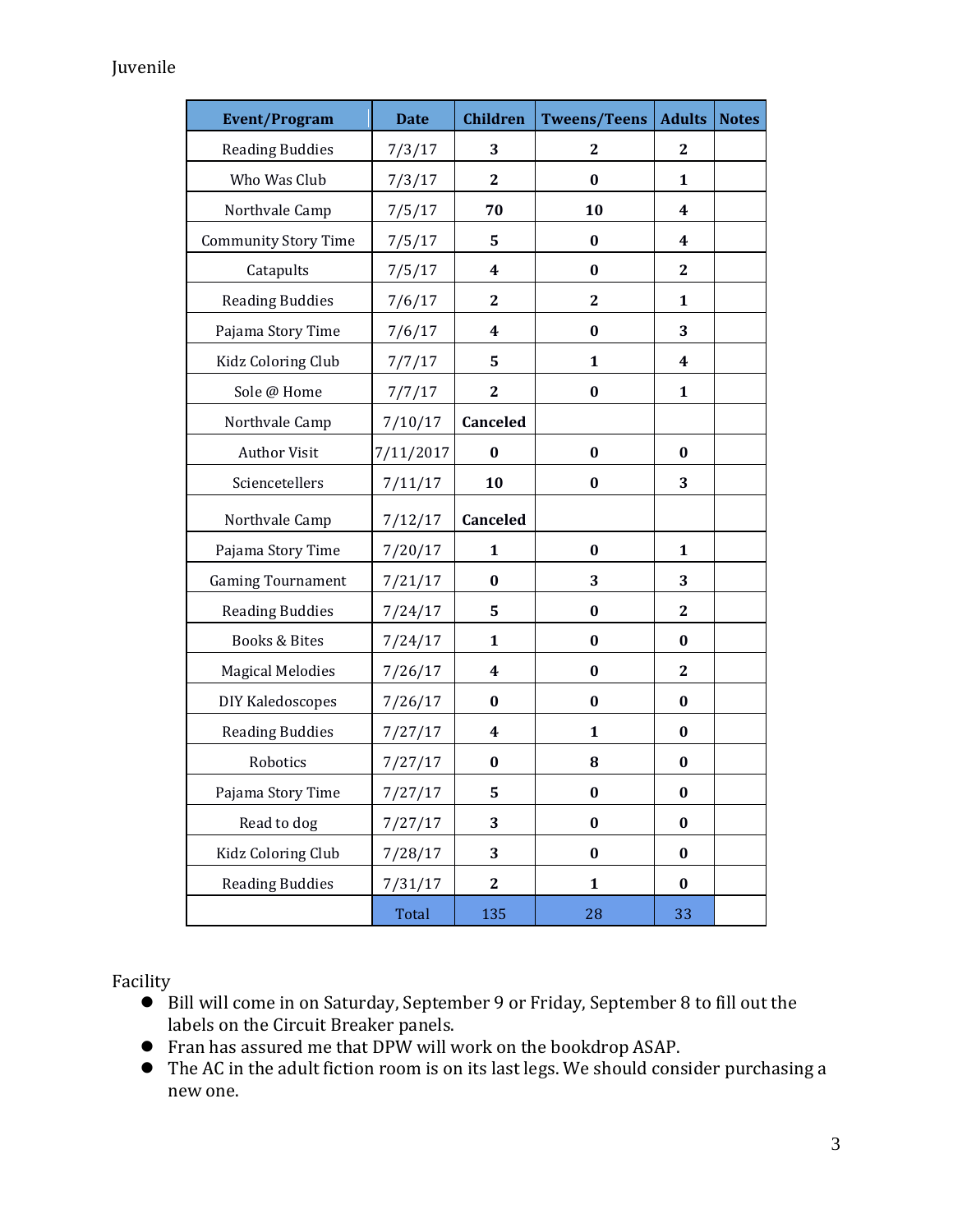- The two tables in the nonfiction room cost the library \$1635.60 combined. I spoke with Library Interiors and they can get us the same tables for that price within six to eight weeks of submitting the purchase order. Would the Board authorize purchase of those two tables for that amount?
- All closets have been cleaned out and reorganized to allow staff to use them effectively and move back and forth in them.

July Monthly Circulation Report - Circulation was up 10% (about 300 check outs) comparing July 2016 to July 2017.

## **ROLL CALL VOTES –**

Resolved to approve the claims list for the month of August in the amount of \$5286.60.

| <b>Name</b>   | <b>ACTION</b> | <b>YES</b> | N <sub>O</sub> | <b>ABSENT</b> | <b>ABSTAIN</b> |
|---------------|---------------|------------|----------------|---------------|----------------|
| Ms. Banzaca   |               | X          |                |               |                |
| Mr. Devlin    | second        | X          |                |               |                |
| Mr. Honey     |               | X          |                |               |                |
| Mr. Pinajian  |               |            |                | X             |                |
| Ms. Nicolich  |               |            |                |               |                |
| Ms. Staropoli | motion        | X          |                |               |                |
| Mayor Piehler |               |            |                | X             |                |
| Ms. Macchio   |               |            |                |               |                |
| Mr. Porschen  |               |            |                |               |                |

The resolution was adopted on a roll call vote as follows:

Resolved to approve the replenishment of the petty cash for \$75

The resolution was adopted on a roll call vote as follows:

| <b>Name</b>   | <b>ACTION</b> | <b>YES</b> | NO | <b>ABSENT</b> | <b>ABSTAIN</b> |
|---------------|---------------|------------|----|---------------|----------------|
| Ms. Banzaca   |               | X          |    |               |                |
| Mr. Devlin    |               | X          |    |               |                |
| Mr. Honey     | second        | X          |    |               |                |
| Mr. Pinajian  |               |            |    |               |                |
| Ms. Nicolich  |               |            |    |               |                |
| Ms. Staropoli | motion        | X          |    |               |                |
| Mayor Piehler |               |            |    | X             |                |
| Ms. Macchio   |               |            |    |               |                |
| Mr. Porschen  |               |            |    |               |                |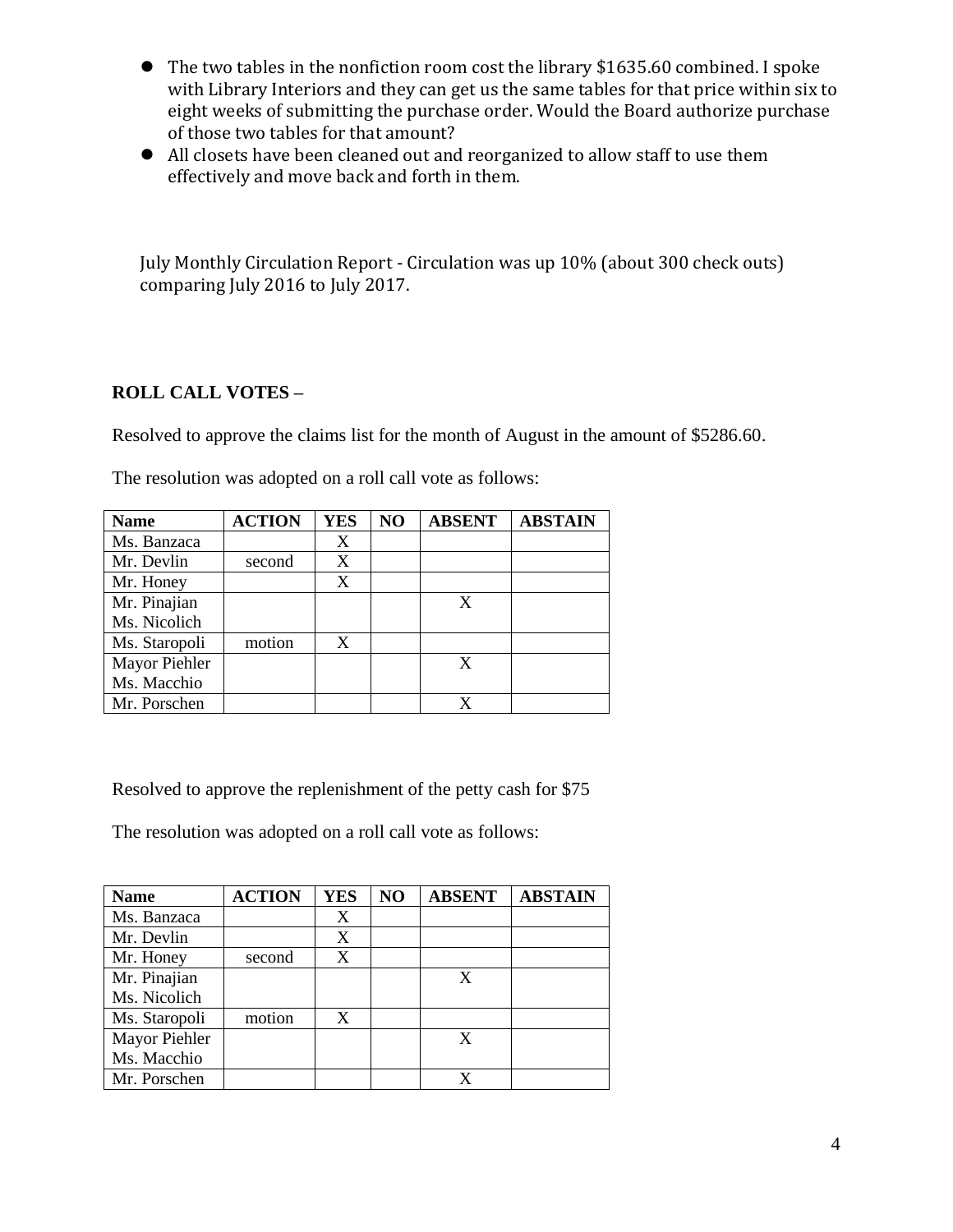Resolved to approve the purchase of two folding tables in the amount of \$1635.60 instead of the \$1000 approval from last month.

| <b>Name</b>   | <b>ACTION</b> | <b>YES</b> | NO | <b>ABSENT</b> | <b>ABSTAIN</b> |
|---------------|---------------|------------|----|---------------|----------------|
| Ms. Banzaca   |               | X          |    |               |                |
| Mr. Devlin    | motion        | X          |    |               |                |
| Mr. Honey     |               | X          |    |               |                |
| Mr. Pinajian  |               |            |    | X             |                |
| Ms. Nicolich  |               |            |    |               |                |
| Ms. Staropoli | second        | X          |    |               |                |
| Mayor Piehler |               |            |    | X             |                |
| Ms. Macchio   |               |            |    |               |                |
| Mr. Porschen  |               |            |    |               |                |

The resolution was adopted on a roll call vote as follows:

Resolved to approve the purchase of a new air conditioner in the amount of up to \$650.00 to include installation and delivery

The resolution was adopted on a roll call vote as follows:

| <b>Name</b>   | <b>ACTION</b> | <b>YES</b> | NO | <b>ABSENT</b> | <b>ABSTAIN</b> |
|---------------|---------------|------------|----|---------------|----------------|
| Ms. Banzaca   | second        | X          |    |               |                |
| Mr. Devlin    | motion        | X          |    |               |                |
| Mr. Honey     |               | X          |    |               |                |
| Mr. Pinajian  |               |            |    | X             |                |
| Ms. Nicolich  |               |            |    |               |                |
| Ms. Staropoli |               | X          |    |               |                |
| Mayor Piehler |               |            |    |               |                |
| Ms. Macchio   |               |            |    |               |                |
| Mr. Porschen  |               |            |    |               |                |

#### **Trustee Continuing Education:**

15 minutes guided by New Jersey Library Construction Bond Act Local Finance Note 2013- 17